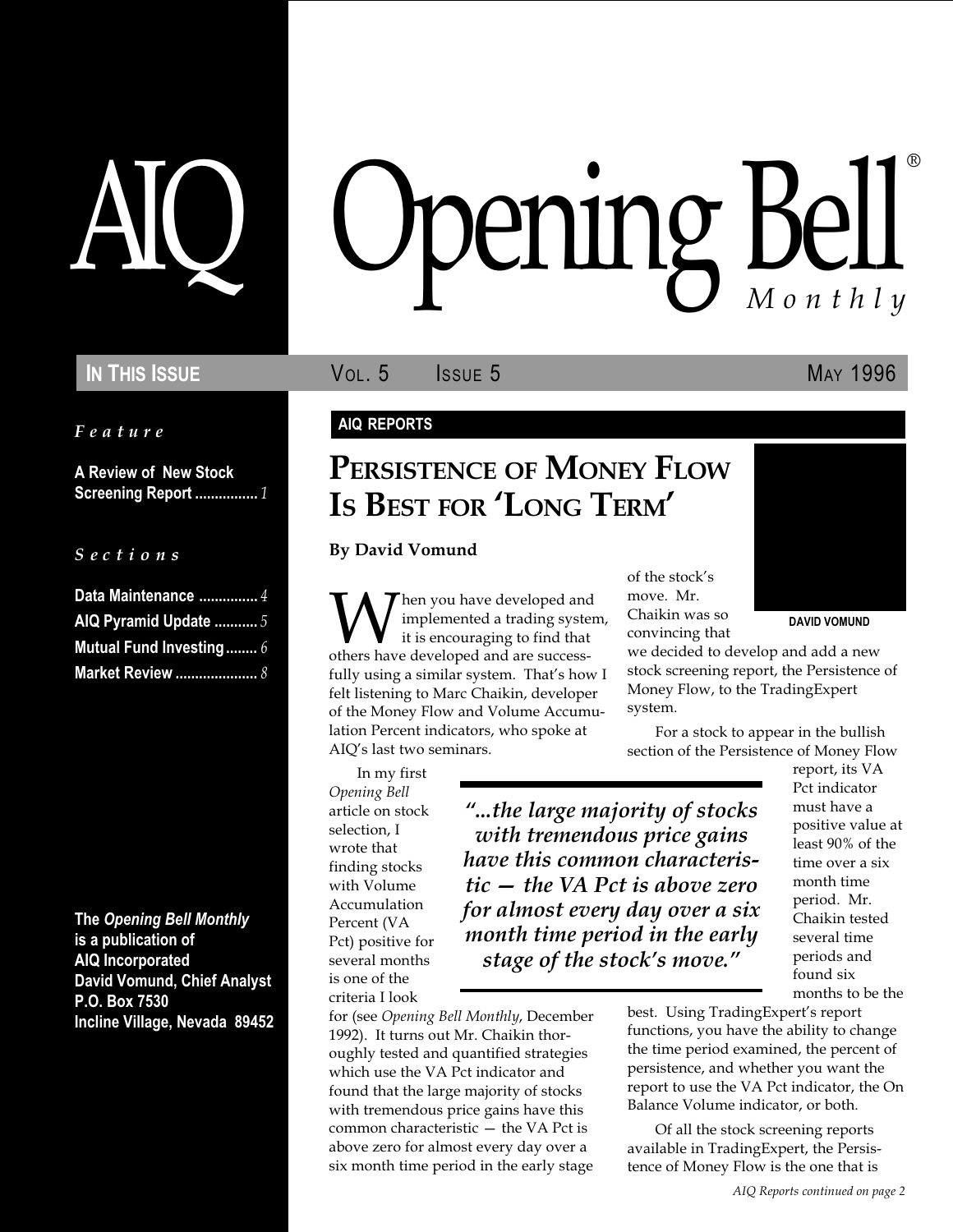## AIQ Opening Bell

#### AIQ REPORTS continued ...

most oriented for the long term. The report is designed for people who have an investment time horizon of several months to over a year.

There are several additional factors that Mr. Chaikin looks for in the selection of stocks. One factor is relative strength. A stock with a high persistence of Money Flow but with weak relative strength (it's underperforming the market) should be ignored. You will find that the majority of stocks appearing on the Persistence of Money Flow report are, indeed, high relative strength stocks. But there are some stocks that have been falling over several months at the same time that their VA Pct indicators remained positive. These stocks are suspect.

Figure 1 shows a typical stock that appears on the Persistence of Money Flow report. We see that Goodyear's VA Pct indicator was positive from mid-October through early April. We also plotted the relative strength indicator (RS Indx SPX), which was increasing for most of the time period covered. Goodyear was outperforming the market.

We performed several tests on this report. Our first test was similar to the test which appeared in the March 1995 OBM issue, except at that time we were testing the Weighted Action List.

#### PLEASE SEND CORRESPONDENCE TO:

Opening Bell Monthly G.R. Barbor, Editor P.O. Box 7530 Incline Village, NV 89452

AIQ Opening Bell Monthly does not intend to make trading recommendations, nor do we publish, keep or claim any track records. It is designed as a serious tool to aid investors in their trading decisions through the use of AIQ software and an increased familiarity with technical indicators and trading strategies. AIQ reserves the right to use or edit submissions.

For subscription information, phone 1-800-332-2999 or 1-702-831-2999.

© 1993-1996, AIQ Systems



When a market timing buy signal of 95 or greater was issued, the Persistence of Money Flow report was run and the top five stocks that appeared on the report were purchased and held until a market timing sell signal was registered. The Expert Ratings on the individual stocks were ignored. A database of the S&P 500 stocks was used.

Results of this test appear in **Table** 1. Listed are the trade dates (entry and exit), the percent change in the S&P 500, and the average percent change in the five "high persistence" stocks. The table shows that this method of stock selection badly underperformed a strategy of merely trading the S&P 500 index. On average, the S&P 500 rose 1.76% during the market timing buy signal. Stocks selected using the Persistence of Money Flow report only increased 0.5%.

These results demonstrate that this report is not designed for short term stock selections. The average holding period was 40 days. A better report for short term traders is the Weighted Action List, which outperformed the S&P 500 by over 3.5% per trade (see OBM, March 1995).

Another potential problem is that

the method tested is a growth stock selection technique. Generally, a growth stock investing strategy works better with small company stocks than with large company stocks. Nevertheless, the results of this first test were disappointing.

Our next test used a one year time horizon. At the end of every quarter, beginning 12/31/93, we ran the Persistence of Money Flow report on a database of 1500 stocks and purchased the top 10 stocks appearing on the report. The stocks were held for one year and their performance was then compared to the S&P 500. The results are phenomenal (see **Table 2**). The stocks that appeared on the report outperformed the S&P 500 in all but the latest one year period. Probably the most impressive element is the fact that the selected stocks rose in 1994, a year when the broader market fell.

These results are impressive but may be somewhat overstated. One problem with the test is that it is run on AIQ's current 1500 stock database. Some of the stocks in the current structure of AIQ's 1500 may not have been included in the structure when the test was constructed. Two examples are Coherent and America On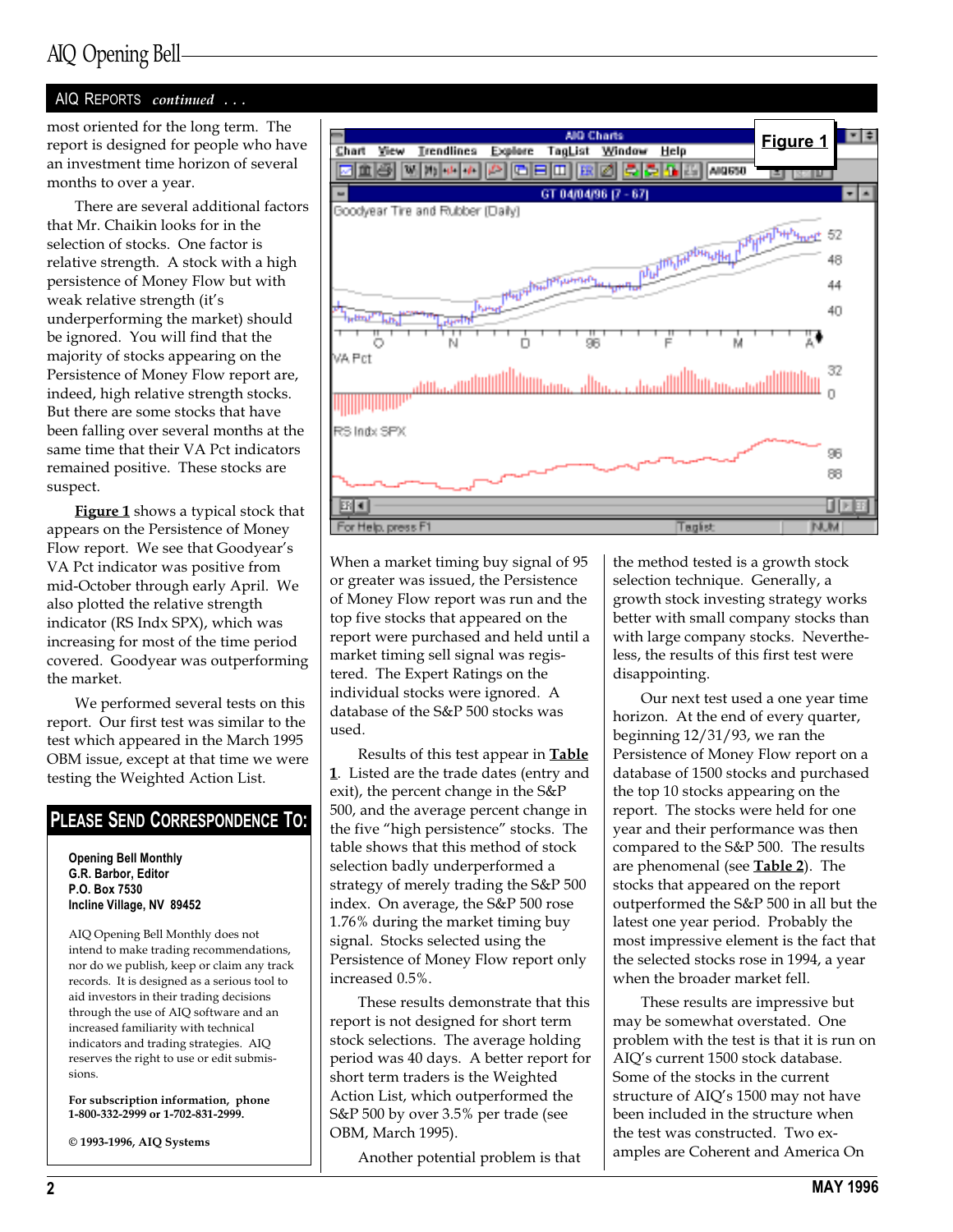#### AIQ REPORTS continued ...

Line. America On Line may not have been a part of the AIQ 1500 on 12/ 31/93, but in our test it appears as third best on the list.

To partially offset this problem, we didn't purchase stocks with a splitadjusted price below \$10. Therefore, in our test we didn't purchase America On Line, which rose 91%, or Coherent, which first appeared in the top 10 of the report on 6/30/94 and rose 350% ove the next year!

However, even if the results may be overstated, it appears this screening technique is highly effective when screening a database that represents the broad market. Of course, past performance does not guarantee future results.

Since we are always somewhat skeptical of backtested results, we printed a list of the stocks from the end of the first quarter of this year (see Table 3 on page 4). We plan to revisit these stocks in a year.

We also ran the same test that produced Table 2 on a database of just the S&P 500 stocks. Interestingly, the results were about in line with the S&P 500 index. Clearly, this screening report works

AIQ Reports continued on page 4

## Persistence of Money Flow Report Short-Term Trading Results

Table 1

|    | Entry<br>Date | Exit<br>Date | S&P 500<br>% Change | <b>Stocks</b><br>% Change | <b>Portfolio Holdings</b><br>(Ticker Symbols) |
|----|---------------|--------------|---------------------|---------------------------|-----------------------------------------------|
|    | 04/10/92      | 05/15/92     | 1.44                | 0.45                      | BLY,CSCO,PG,KRB,GWF                           |
|    | 05/29/92      | 06/05/92     | $-0.45$             | $-0.98$                   | CL,CPL,CMZ,COL,FTU                            |
| ι, | 06/22/92      | 07/20/92     | 2.57                | 1.09                      | UEP,FTU,CPL,CL,IAD                            |
| e  | 07/27/92      | 08/06/92     | 2.20                | 2.85                      | UEP, SO, BOAT, UCL, CPL                       |
|    | 08/14/92      | 09/08/92     | $-1.30$             | $-1.79$                   | UEP, BOAT, SO, PPL, UCL                       |
|    | 09/10/92      | 09/22/92     | $-0.67$             | $-2.55$                   | UEP, DUK, NSP, UCL, D                         |
|    | 09/28/92      | 12/14/92     | 3.89                | $-0.24$                   | UEP, BEL, NSP, FPL, DUK                       |
|    | 12/18/92      | 01/07/93     | $-2.39$             | $-2.41$                   | NSP, CAG, DUK, DTE, CSR                       |
|    | 01/12/93      | 02/16/93     | 0.67                | $-0.46$                   | CAG, NMK, GRA, DUK, DTE                       |
|    | 07/06/93      | 10/22/93     | 4.95                | 2.86                      | UK, UEP, PPL, CHV, ASN                        |
|    | 12/17/93      | 02/04/94     | 0.74                | 2.73                      | UK,LDG,ITT,MD,CPL                             |
|    | 02/28/94      | 03/24/94     | $-0.61$             | 2.44                      | CYR, CNF, TKR, UK, LDG                        |
|    | 03/28/94      | 06/20/94     | $-0.99$             | $-6.00$                   | N,CYR,DD,LDG,KR                               |
|    | 06/27/94      | 08/05/94     | 2.17                | 7.30                      | ANDW,CCB,MNR,FLR,CEN                          |
| 'n | 08/23/94      | 09/19/94     | 1.36                | 1.29                      | CCB,CEN,ANDW,BAX,BNL                          |
|    | 09/26/94      | 09/29/94     | 0.31                | $-0.90$                   | IFF, BAX, CCB, CEN, CHA                       |
| n  | 10/10/94      | 10/20/94     | 1.67                | $-1.13$                   | IFF,BAX,CCB,STJM,BNL                          |
|    | 11/07/94      | 04/20/95     | 9.12                | 6.02                      | IFF, RAD, CCB, MDR, BNL                       |
|    | 04/21/95      | 06/16/95     | 6.16                | 0.70                      | MMM, CEN, BDK, LLY, TYC                       |
|    | 08/25/95      | 10/02/95     | 3.86                | 1.30                      | JR, NOB, WMB, FLT, TRW                        |
|    | 10/12/95      | 10/19/95     | 1.29                | $-1.71$                   | W, NOB, LIZ, MAT, LDW-B                       |
|    | 11/16/95      | 12/18/95     | 2.81                | 0.28                      | WB,MTC,CSCO,RTN,NOB                           |
|    |               |              | 1.76                | 0.51                      |                                               |

| <b>Table 2</b><br><b>Yearly Performance Study</b> |                                  |                           |                                                          |  |  |
|---------------------------------------------------|----------------------------------|---------------------------|----------------------------------------------------------|--|--|
| <b>Time Period</b>                                | <b>S&amp;P 500</b><br>$%$ Change | <b>Stocks</b><br>% Change | <b>Portfolio Holdings</b><br>(Ticker Symbols)            |  |  |
| 1994 O1 - 1994 O4                                 | $-1.54$                          | 7.90                      | FNM,MDT,BGEN,KFV,GEMS<br>VO,EFU,ROPR,RPR,CA              |  |  |
| 1994 Q2 - 1995 Q1                                 | 12.33                            | 36.54                     | SUNW, DE, KLM, LSI, ITT<br>JNJ,HD,QCOM,KO,OCF            |  |  |
| 1994 Q3 - 1995 Q2                                 | 22.62                            | 48.76                     | FTEN, FORE, BCN, BBV, ANDW<br>ALRC, VRI, ESV, DEVN, ELF  |  |  |
| 1994 Q4 - 1995 Q3                                 | 26.30                            | 42.75                     | LYX, CSCC, BCN, TESS, ACSA<br>DRE, ADTN, BOBIY, IFF, AFL |  |  |
| 1995 Q1 - 1995 Q4                                 | 34.11                            | 45.03                     | ADTN, DIGI, LNTV, PHAM, PHYN<br>PLT, IFF, HPH, RAH, INI  |  |  |
| 1995 O2 - 1996 O1                                 | 28.92                            | 21.91                     | LUC, ASMLF, COHR, DLTR, ADTN<br>LNTV,PHAM,RAH,SBH,LMT    |  |  |
| Average =                                         | 20.46                            | 33.82                     |                                                          |  |  |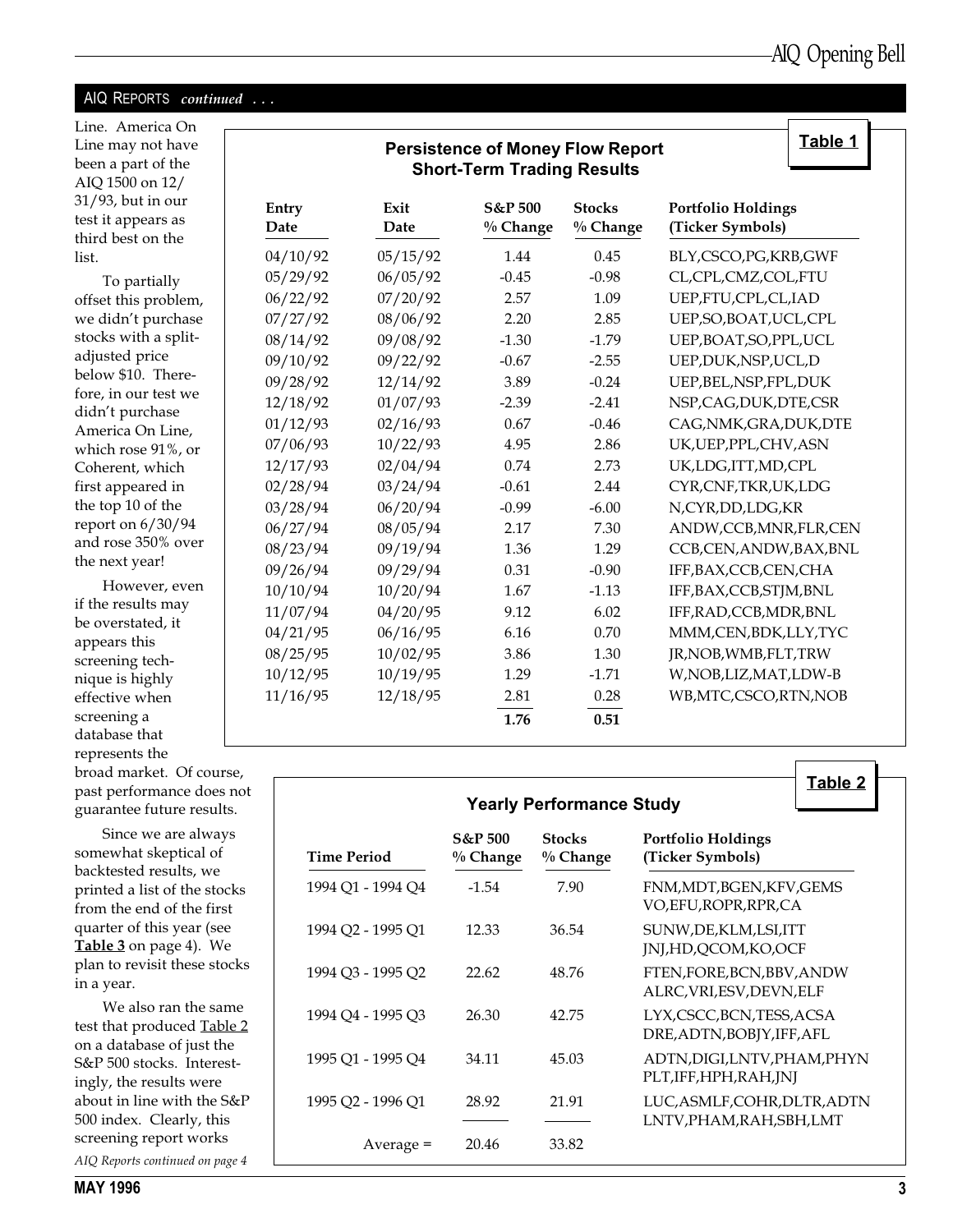#### AIQ REPORTS continued ...

Table 3

#### Persistence of Money Flow Report 03/29/96

| Ticker     | Stock                  |
|------------|------------------------|
| DJ         | Dow Jones & Co.        |
| LMT        | Lockheed Marietta      |
| MTC.       | Monsanto               |
| <b>DTE</b> | Detroit Edison         |
| <b>RD</b>  | Royal Dutch Pete       |
| <b>NOB</b> | Norwest Corp           |
| SС         | <b>Shell Transport</b> |
| <b>HMC</b> | Honda Motor Co. ADR    |
| UN         | Unilever N V NY Shares |
| FLE        | Fleetwood Enterprises  |
|            |                        |

better on the broader market stocks rather than the large company stocks that dominate the S&P 500.

After running these tests on the Persistence of Money Flow report, we conclude:

- The report is better at selecting stocks that will outperform over the intermediate and long term rather than the short term.
- It works best with a database that includes small and mid-cap stocks.

In addition, results can be further improved by performing individual analysis on the stocks that appear on the report. A stock is more attractive when it first appears on the report rather than when it has appeared on the report for several months and has substantially appreciated. Also, the short term performance of these stocks should improve by limiting selections to those that are on recent confirmed buy signals.  $\blacksquare$ 

David Vomund is publisher of two advisories for stock and sector fund investing available by mail or fax. For a free sample of the advisories, phone 702-831-1544 or write Vomund Investment Services, P.O. Box 6253, Incline Village, NV 89450.

#### STOCK DATA MAINTENANCE

The following table shows past and future stock splits and large dividends:

| <b>Stock</b>                | Ticker      |     | Split/Div. Approx. Date | <b>Stock</b>                 | Ticker       |       | Split/Div. Approx. Date |
|-----------------------------|-------------|-----|-------------------------|------------------------------|--------------|-------|-------------------------|
| Chubb Corp                  | CB          | 2:1 | 05/06/96                | VSE Corp                     | VSEC         | 2:1   | 05/17/96                |
| American Home Prod.         | AHP         | 2:1 | 05/07/96                | Valley Nat'l Bancorp         | <b>VLY</b>   | $5\%$ | 05/20/96                |
| St. John Knits              | <b>SIK</b>  | 2:1 | 05/07/96                | Westco Bancorp               | <b>WCBI</b>  | 3:2   | 05/20/96                |
| HPR Inc.                    | <b>HPRI</b> | 2:1 | 05/07/96                | Aames Financial              | AAM          | 3:2   | 05/20/96                |
| Ohio Art                    | <b>OAR</b>  | 2:1 | 05/08/96                | Boise Cascade Off. Prod. BOP |              | 2:1   | 05/21/96                |
| Octel Communications        | OCTL        | 2:1 | 05/13/96                | Iomega Corp                  | <b>IOMG</b>  | 2:1   | 05/21/96                |
| Altron Inc.                 | <b>ALRN</b> | 3:2 | 05/13/96                | CBT Group PLC                | <b>CBTSY</b> | 2:1   | 05/21/96                |
| Coca Cola                   | KO.         | 2:1 | 05/13/96                | Peoples Holding              | PHCO         | 3:2   | 05/21/96                |
| <b>US Robotics</b>          | <b>USRX</b> | 2:1 | 05/13/96                | SunTrust Banks               | STI          | 2:1   | 05/21/96                |
| Eckerd Corp                 | ECK         | 2:1 | 05/14/96                | Paychex Inc.                 | <b>PAYX</b>  | 3:2   | 05/24/96                |
| Sitel Corp                  | <b>SITL</b> | 2:1 | 05/14/96                | Penn National Gaming         | <b>PENN</b>  | 3:2   | 05/24/96                |
| <b>First Fed Bancshares</b> | <b>FFEC</b> | 3:2 | 05/16/96                | Chittenden Corp              | <b>CNDN</b>  | 5:4   | 05/24/96                |
| McAfee Assoc.               | <b>MCAF</b> | 3:2 | 05/17/96                | Multicare Cos.               | MUL          | 3:2   | 05/29/96                |

#### Ticker/Name Change:

Noble Drilling (NDCO) to Noble Drilling (NE) Olympic Fin'l (OLYM) to Olympic Fin'l (OLM) Manville Corp (MVL) to Schuller Corp (GLS) Greenpoint Finc'l (GNPT) to Greenpoint Finc'l (GPT) Micropolis (MLIS) to SteamLogic Corp (STLC)

Union Bank (UBNK) to UnionBanCal Corp (UNBC)

#### Trading Suspended:

Duracraft Corp (DUCR) Chemical Banking (CHL) First Interstate (I) Premier Industrial (PRE) Healthwise of America (HOAM)

#### Corrections:

Ruby Tuesday is symbol (RI) Morrison Knudsen is symbol (MRN)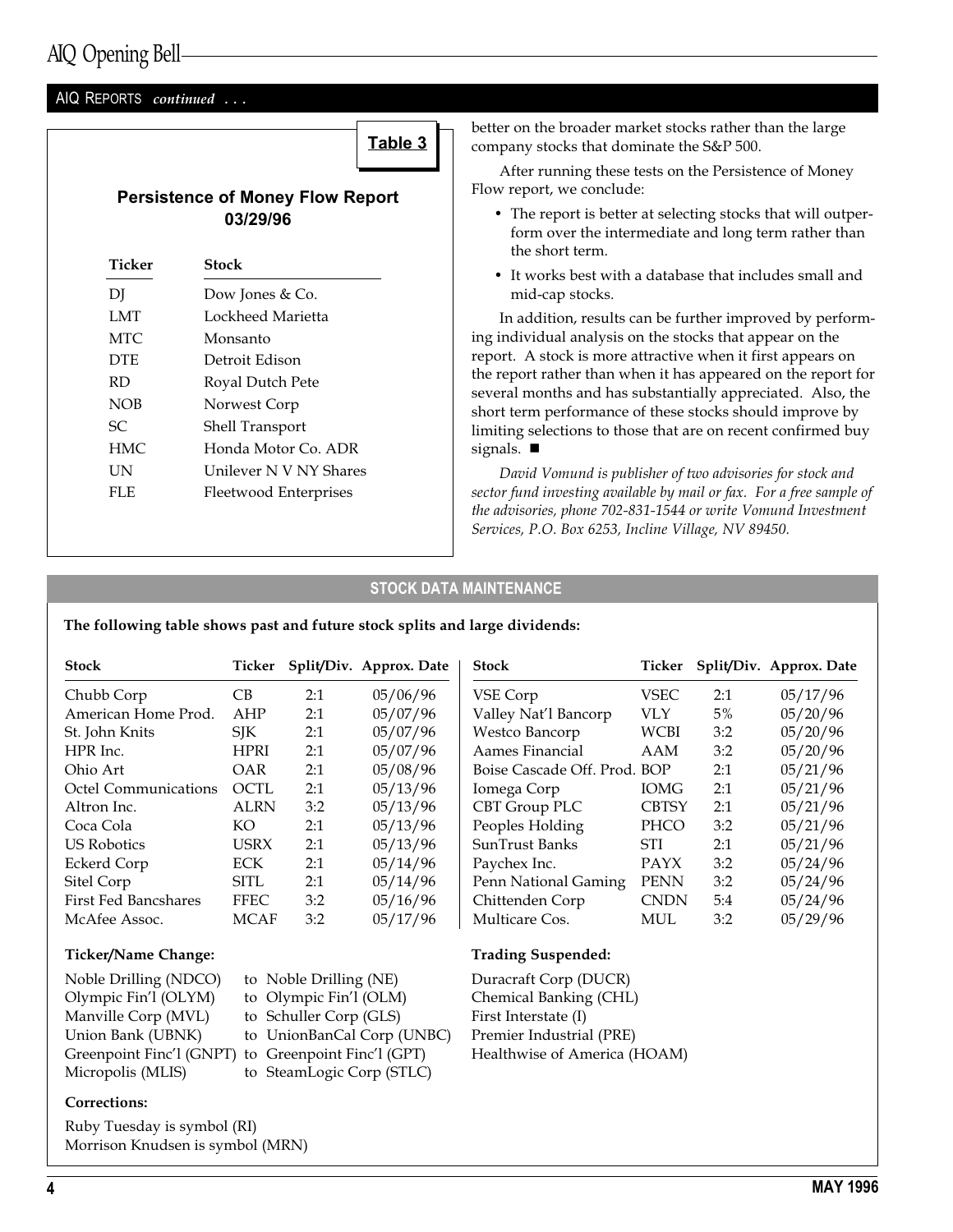#### AIQ PYRAMID

# NOW READY - NEW VERSION OF AIQ'S INDUSTRY GROUP PYRAMID

We've completed a new<br>version of the AIQ Py<br>our industry group st<br>ture. version of the AIQ Pyramid, our industry group structure.

In review, the AIQ Pyramid is an industry group structure that is classified on both a fundamental and a technical basis. Most industry group structures are classified only on a fundamental basis  $-$  stocks with comparable products are placed into an industry group. We've taken it a step further by performing a technical test to ensure that all the stocks in each group are behaving similarly with respect to price action. The AIQ MatchMaker program is used to test the correlations of the stocks within an industry group to the industry group index. Only stocks with high correlations are kept in their group.

In creating the Pyramid structure, we began with the Dow Jones industry group structure and then ran the MatchMaker program to test for correlations. Only those stocks that demonstrate a high correlation to their industry group index are kept. We then compared the industry group to a database of 3000 stocks, looking for



new stocks to add to the structure. Only those that fit on a technical and fundamental basis are kept. The industry group index then becomes a better representation of the underlying stocks.

An example of one of today's strongest groups is Oil-Drilling, which

Table 4

consists of 10 highly correlated stocks. Table 4 is a list of the stocks along with their correlations. A coefficient of 1000 represents a perfect correlation, and 500 or greater is considered highly correlated.

Figure 2 is a chart of the Oil-Drilling group along with Rowan Companies, the stock that shows the highest correlation to its group index.

The AIQ Pyramid structure is primarily designed for investors who use a top-down approach and prefer large company stocks. The structure has approximately 375 stocks classified into 78 industry groups. A similar correlation test is run on sectors. The 78 industry groups are classified into 15 sectors.

The AIQ Pyramid sells for \$188. If you are a registered owner of a previous version of the AIQ Pyramid, you can purchase the newly updated version for \$44. If interested, call AIQ at 800-332-2999. ■

| <b>AIQ MatchMaker</b>     |  |
|---------------------------|--|
| 04/01/95 - 04/01/96       |  |
| <b>Oil-Drilling Group</b> |  |

| Coef. | Ticker     | <b>Stock</b>           |
|-------|------------|------------------------|
| 773   | RDC        | Rowan Cos              |
| 770   | NBR        | Nabors Industries      |
| 743   | ESV        | Energy Service Co.     |
| 738   | PKD        | Parker Drilling Co.    |
| 733   | GLM        | Global Marine          |
| 698   | <b>TDW</b> | Tidewater Inc.         |
| 682   | PPP        | Pogo Pruducing Co.     |
| 656   | HP         | Helmerich & Payne Inc. |
| 641   | RB         | Reading & Bates        |
| 636   | PDP        | Parker & Parsley Pete. |
|       |            |                        |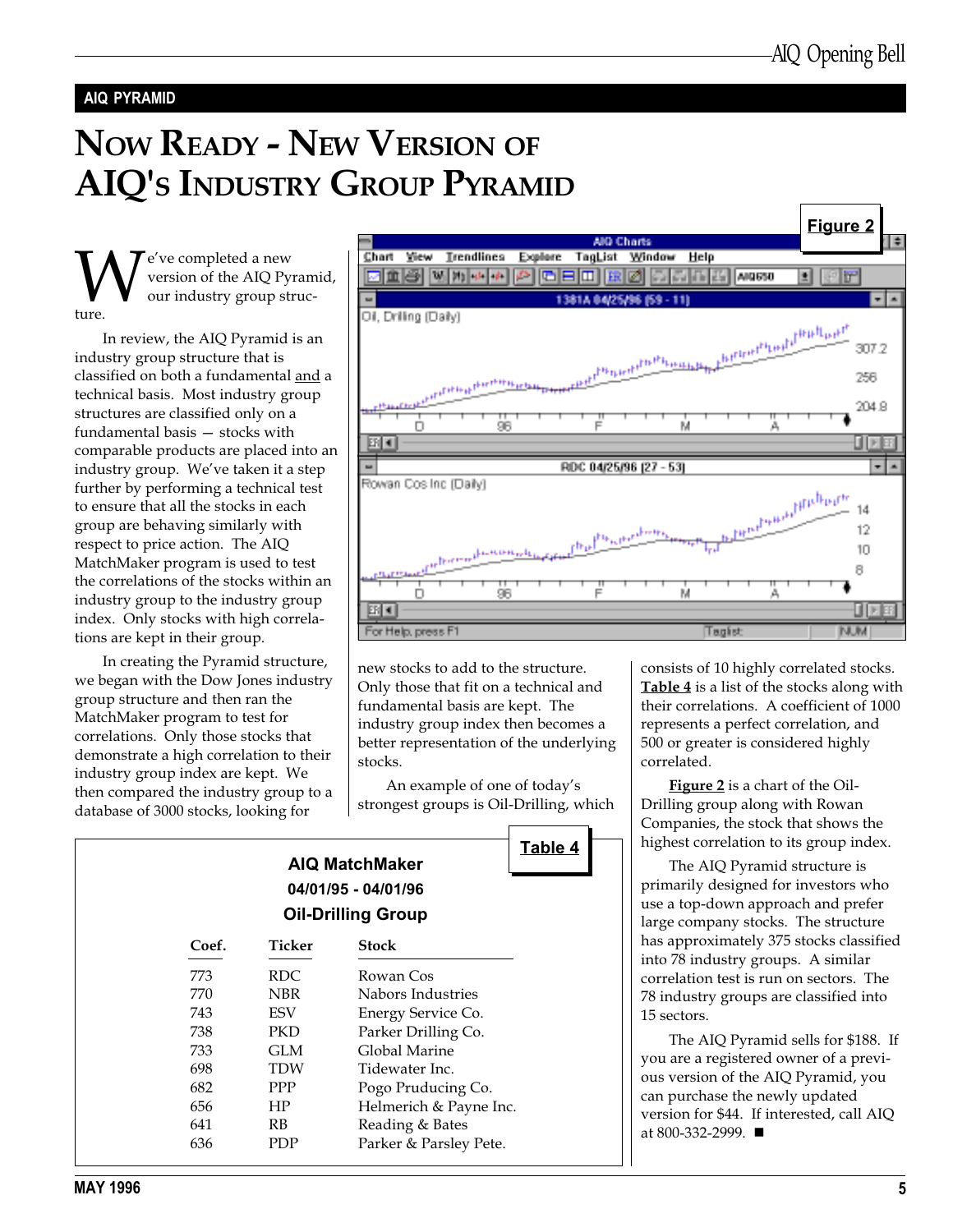### MUTUAL FUND INVESTING

## A LESSON IN ASSET ALLOCATION USING MUTUAL FUNDS

#### By David Vomund

This is the second in a series of three articles on mutual fund investing using the capabilities of TradingExpert for Windows.

In the world of investing, there and omestic stocks, international stocks, bonds, real estate, etc. Easinvestment category has its own bull n the world of investing, there are domestic stocks, international stocks, bonds, real estate, etc. Each and bear markets. An asset allocator is one who monitors the different types of investments and allocates assets to the most attractive areas. Shifting assets to the attractive investment categories is easily accomplished through the use of mutual funds.

Many mutual fund families have both domestic and international equity and bond funds. The largest mutual fund families will also have funds that invest in securities of specific countries,

as well as sector funds for specific industries such as metals or real estate. The group/sector capabilities of TradingExpert make it easy to monitor these different types of mutual funds.

In preparation for this article, we

Company Stock Funds, Small Company Stock Funds, World Stock Funds, and Emerging Market Funds. These groups were then placed in the Funds list, and indices were computed. The

created a list in TradingExpert that we called Funds. We then created four groups of mutual funds: Large

of TradingExpert make it easy to monitor these different types of mutual funds.

result is an index of mutual funds for each category (see Figure 3).

To create these groups, go to TradingExpert's Data Manager application. The first step is to create a list. On the menu bar click on List and then

 $N$ ew. We named our list Funds. Click OK. This new Funds list will automatically become the active list.

The next step is to create

the groups of mutual funds. To create the group that represents large company stock funds, click on the menu bar command Ticker, then New. In the dialog box, we entered a ticker called Largeco. For the Type, choose Mutual

> Fund Group. Click OK.

On the next dialog box that appears, type a Description of the group (we called our group Large Company Stock Funds). Make sure the starting date of data is appropriate. Then click OK to add the group to your Master Ticker List.

We now want to move this group under our newly created Funds list. You can drag and drop the Largeco ticker under the Funds list. Or, move to the left portion of your screen and single click on the



The group/sector capabilities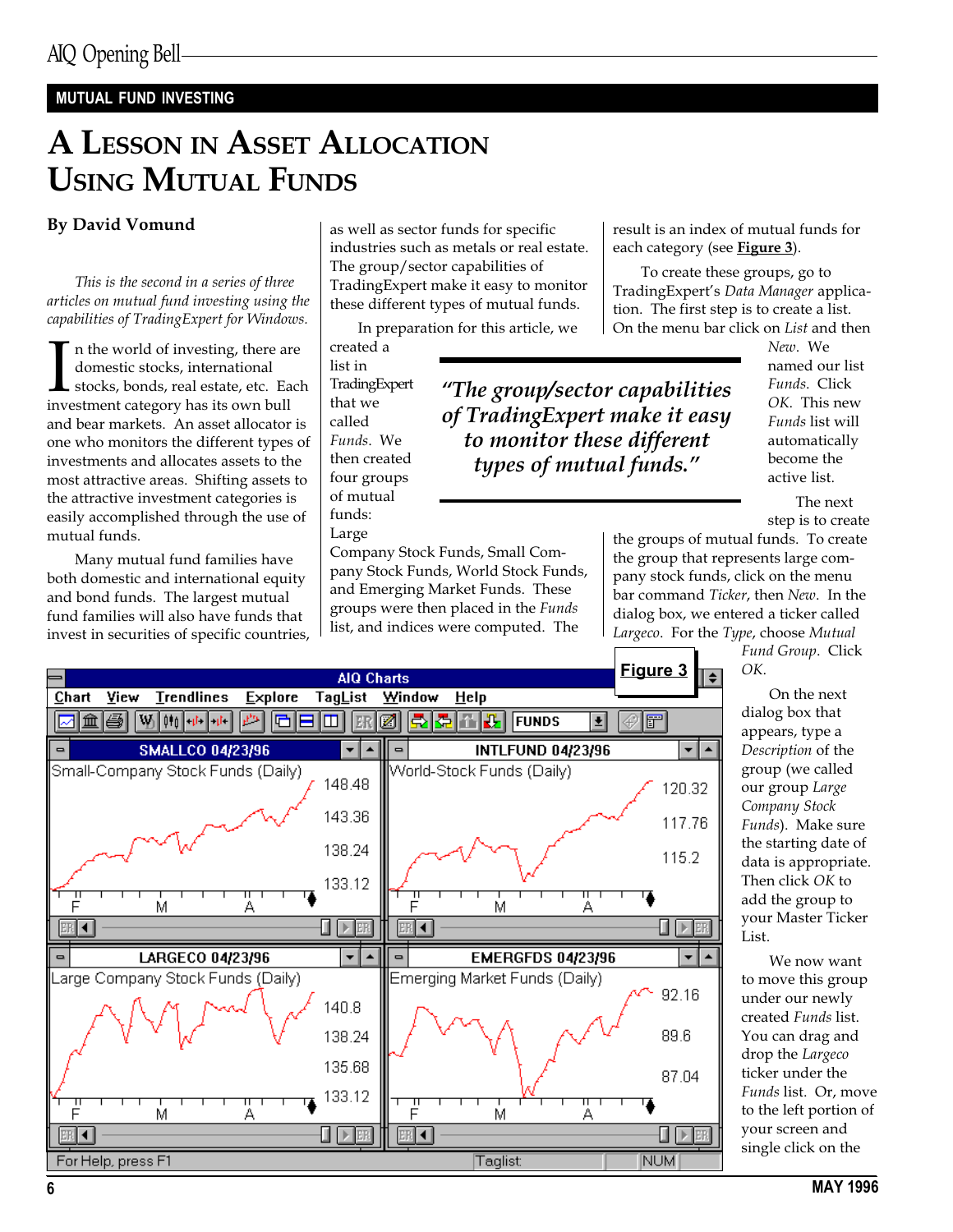#### MUTUAL FUND INVESTING continued ...

Funds list, choose List on the menu bar and then Insert Ticker(s). Type in Largeco to insert the group into the Funds list.

With this completed, the final step is to classify which funds belong to the Largeco group. Again, on the left portion of the screen, highlight (by clicking) the Largeco group and at the menu bar click on List, then Insert Ticker(s). Type in the names of the funds, each separated by a semi-colon. (You can also drag and drop or use the Insert to List toolbar icon).

Repeat this process for the other mutual fund groups. A more detailed explanation of the process of building a list of mutual fund groups is found in the AIQ TradingExpert User Manual (page 80).

To compute indices for the new group structure, choose Utilities on the Data Manager menu bar, then Compute Group/Sector Indices. Highlight Funds in the Compute List(s) text box and click OK.

To decide which funds to classify under the different categories, we used the April 16 issue of The Wall Street Journal. Printed in this issue are those funds that are considered to be the best large company stock funds, the best



small company stock funds, and the best global stock funds. To create an index of emerging market funds, we used Fidelity's and Vanguard's Emerging Market stock funds.

Looking at our four groups of mutual funds in Figure 3, we see that



the group of small company funds has been the best performer. It has a pattern of higher highs and higher lows. The funds that invest in large companies are the laggards, as they have not yet reached a new high and have moved sideways for two months.

#### Here's a Tip:

When plotting a daily chart of a group of mutual funds, TradingExpert plots the graph with a series of dots. That's because the high, low, and closing prices are the same. To obtain a clearer picture, run a one day moving average. This in effect connects the dots.

It is easy to see leadership in Figure 3, but how do you know the turning points? Our favorite method is through the use of relative strength analysis, which we began to explore in last month's Opening Bell. In the Data Manager, we set the relative strength of our small company fund index to the large company fund index. By plotting the index of Small Company Stock Funds, we can then see its relative strength versus our index of Large Company Stock Funds.

Mutual Fund Investing continued on page 8